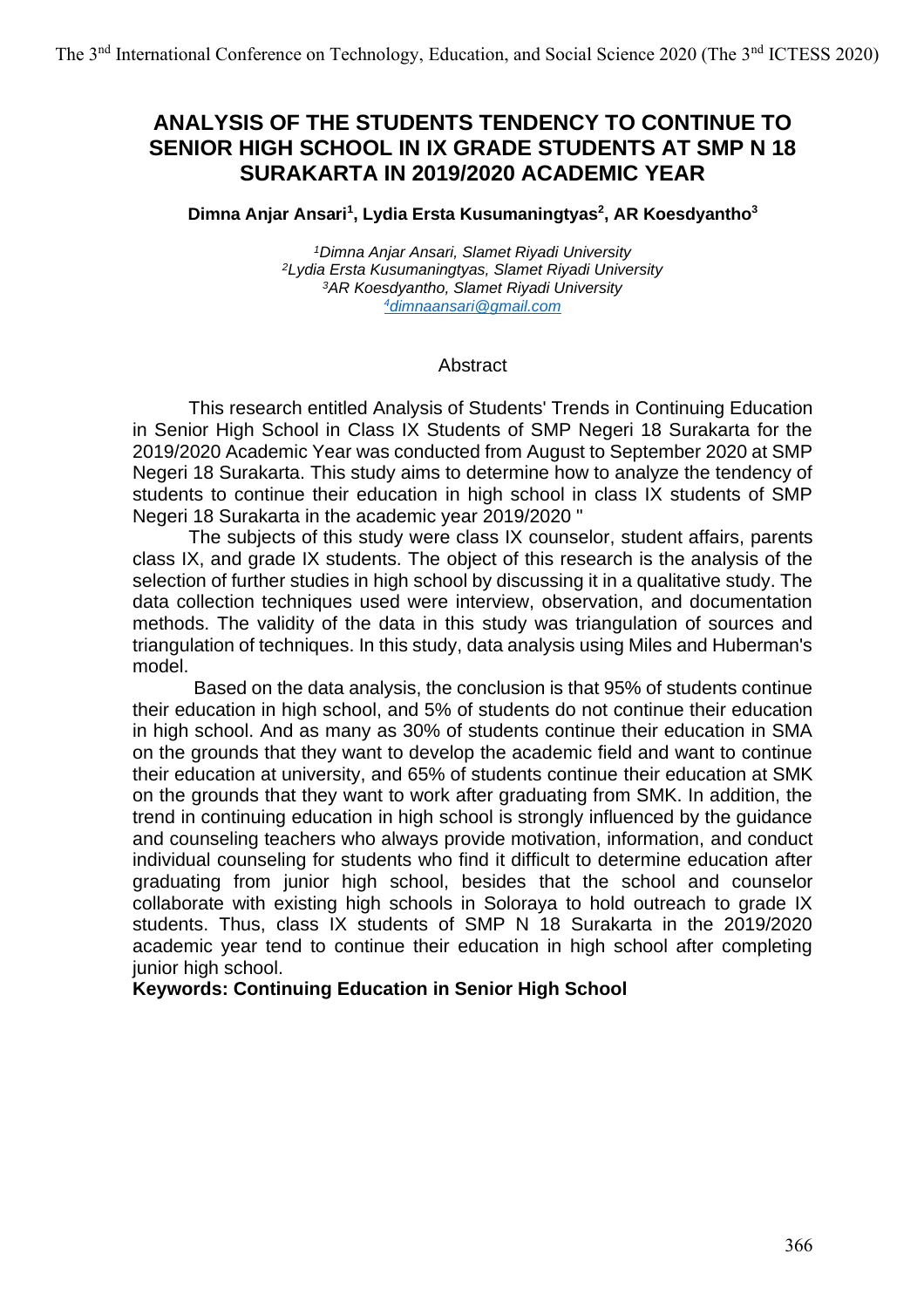### **1. Preliminary**

Education is something that cannot be separated from human life. Education is a process in the formation of human personality. Education in life can be said to be an aspect that must be present in the individual as a provision for living life in the world. Education is seen as one of the aspects that plays a major role in the formation of human personality, education is expected to produce quality and responsible people.

Recently, SLTA has developed into two general groups, namely SMA (Senior High School) and SMK (Vocational High School), which have different groups of majors that make students hesitate in making decisions in continuing their school after graduating from SMP. In addition, the information that was not provided by counselor to junior and senior high school students to prospective students was also failed, considering that junior high school students actually need information about high school but they do not know, where are they going to find information to answer the obstacles that hit them considering the short time. in grade IX SMP, because there was a lot of time for compaction of national exam material, so many try outs were held inside and outside SMP.

Based on the results of observations of researchers while carrying out apprenticeship III or PPL (Field Experience Program) at SMP Negeri 18 Surakarta in the 2019/2020 school year, researchers found that there were some students who were still uncertain and hesitant in determining further studies after completing junior high school, due to the lack of information they had. about high school. The results of these observations were also corroborated from the results of interviews with the researcher with Unik Murniyati as the Class IX counselor at SMP Negeri 18 Surakarta, stating that from the results of distributing questionnaires about further education to be taken after completing junior high school there were 30% or about 72 students. who chose to continue to SMA and the remaining 70% of students chose to continue their education at SMK.

### **2. Literature review**

 In this study, the literature review used is the theory of further education and the theory of senior high school

### **2.1. Theory of Further Education**

According to Anwar, Jafar, Pendais (2013: 27) education is a result of national civilization which is developed on the basis of the nation's own view of life (societal values and norms) which functions as its educational philosophy, regardless of the civilization of a society, in which there is an educational process as human efforts to preserve and develop their life.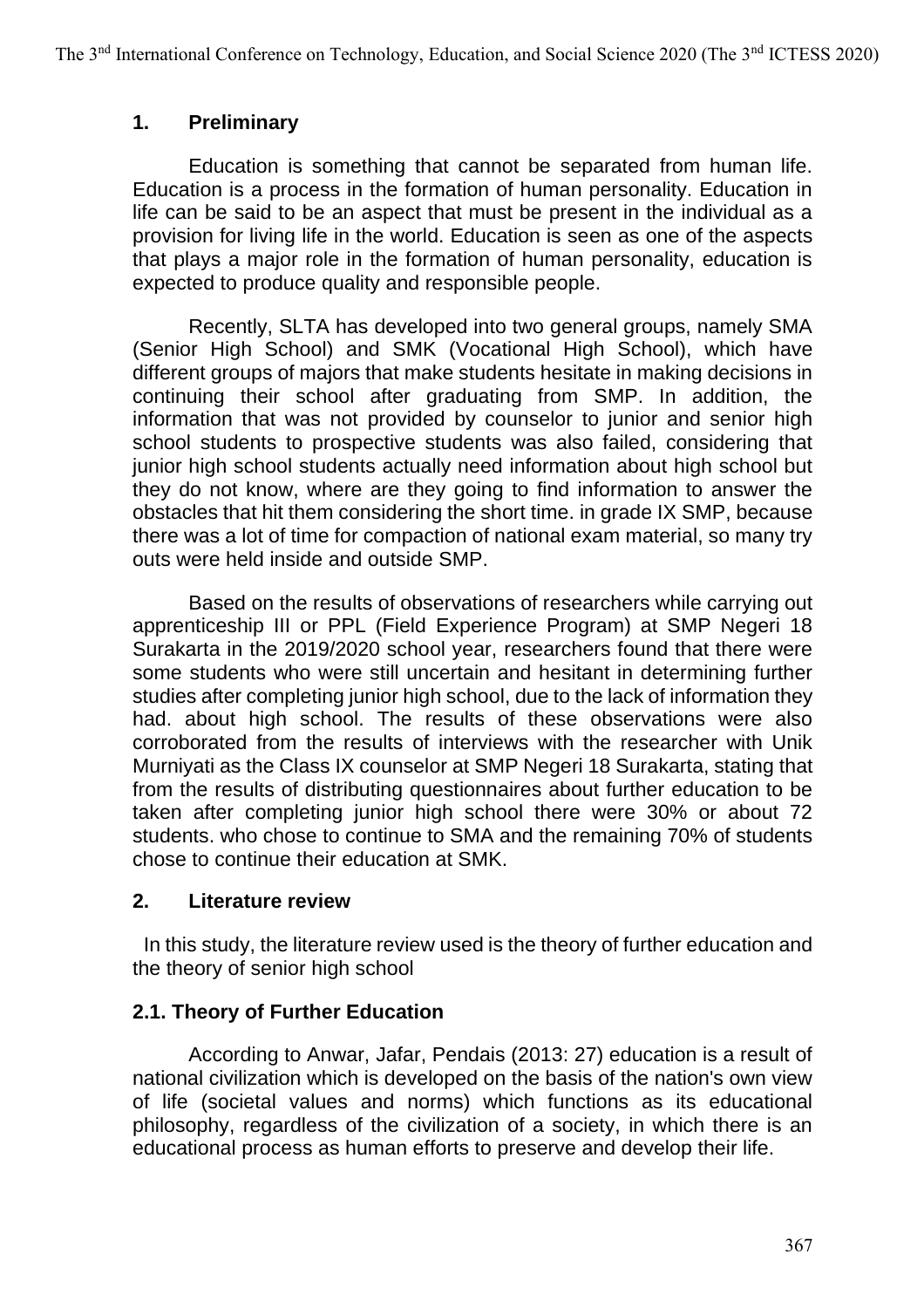So that broadly speaking, further education is the education that an individual takes after completing his previous education. Continuing education also aims to form individuals with better character for the present and future, so that through education an individual can improve the life he will take in the future so that education is important to take as a provision for navigating the real life in the world.

## **2.2. Theory About SLTA**

According to Riyadi et al (2016: 96), based on the type, Senior High School (SLTA) is divided into 2, namely Senior High School (SMA) and Vocational High School (SMK). Senior High School is an educational institution that can be taken after graduating from SMP. Similar to SMP, Senior High School (SLTA) it self is also taken for six semesters with a vulnerable time of three years.

There are several things that must be considered in determining options for further study, including considering the social and economic conditions of the family, interests, talents, and achievements and future aspirations. Do not make choices just because of compulsion or just because of the influence of friends / trends, because many cases occur that students just carelessly choose further education, making it difficult for them to develop and it is increasingly difficult to recognize the potential and talents they have so far.

The difference between Senior High School (SMA) and Vocational High School (SMK) can be seen from the knowledge provided during the teaching and learning process for six semesters or three years of travel time, SMA 90% receive material and are prepared to continue to college, while SMK 60 % in the form of practice and 40% material, because 60% of SMK is provided with practice so that it is ensured that if you graduate from SMK they are ready to work or be productive.

### **3. Research Methods**

 In this study using the main method, namely interviews, and using assistive methods, namely observation and documentation.

### **3.1. Interview Theory**

According to Sugiyono (2017: 114) interviews are used as a data collection technique if the researcher wants to conduct a preliminary study to find problems that must be researched, but also if the researcher wants to know or get more in-depth information. Interviews are usually answers based on self-reports or self-reports.

From the description above, this study uses a structured interview technique, where the researcher has made interview guidelines first, and then the interview is carried out to the wakasek in the curriculum field,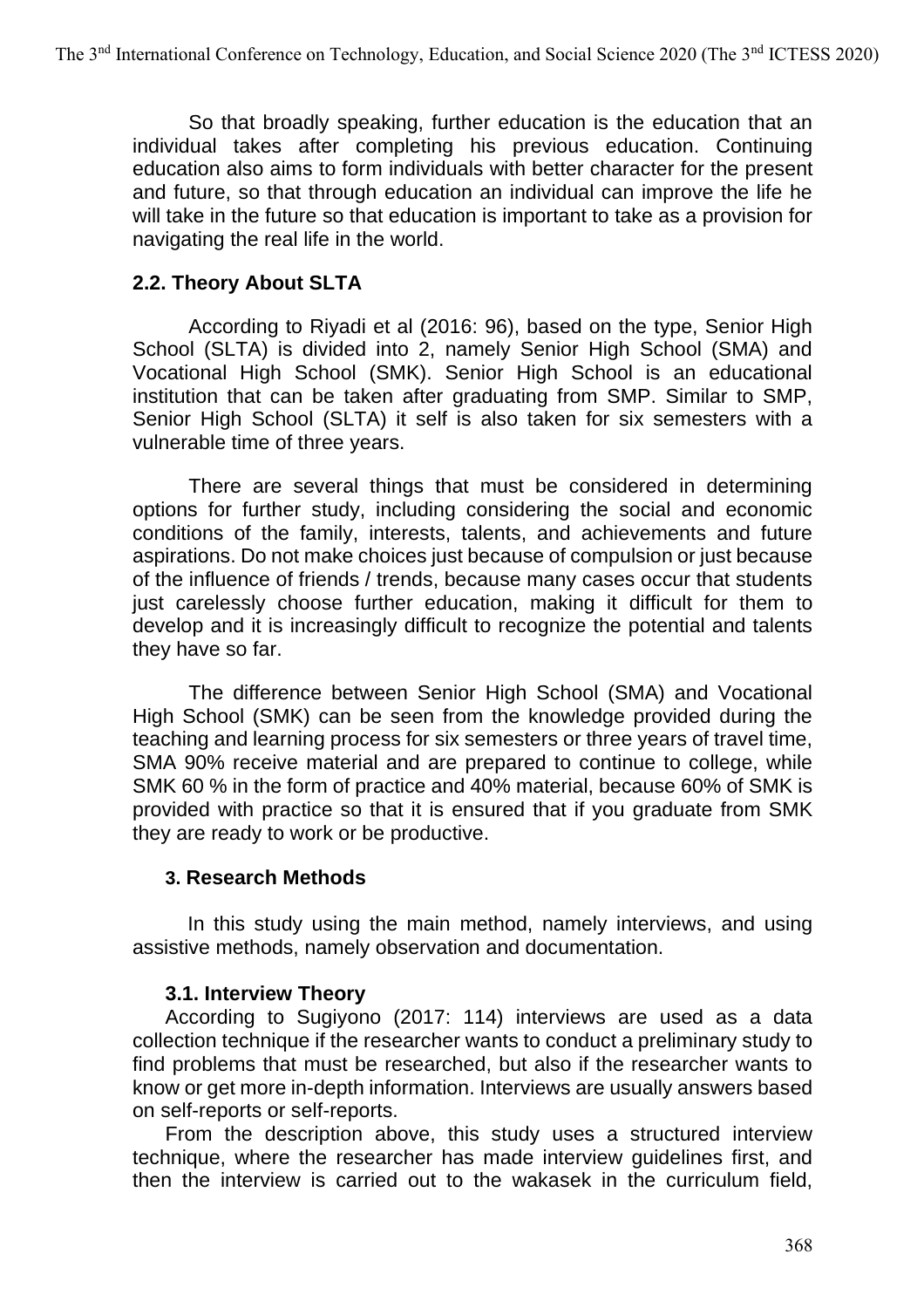guidance and counseling teachers, parents of students and also class IX students.

#### **3.2. Theory of Observation**

According to Jogiyanto (2008: 89) observation is a technique or approach to getting primary data by making a direct observation to the respondent in question.

So in this study the researcher used the type of observation frankly or disguised, so when making observations the researcher was not like making observations, the researcher observed the resource person through the answer given by the resource person while the interview was in progress and the researcher gave a value according to the strength of the answer given by the resource person.

### **3.3. Theory of Documentation**

Documentation is a record of events that have passed. Documents can be in the form of writings, pictures and works of a person. Documents in the form of writing are usually diaries, life histories, biographies, and stories. While documents in the form of images, namely photos, sketches and others. Documents in the form of works are usually in the form of pictures, sculptures, films and others. The use of documentation collection is a supporting method or a complementary method of using interview and observation methods in qualitative research.

Collecting data using documentation techniques in this study are notes or personal book data for class IX students obtained from the counseling teacher.

### **4. Results and Discussion**

The results and discussion of this research are:

### **4.1. Interview result**

Interviews that have been conducted with counselor, class IX students, students and parents show that 95% of students continue their education to high school. There are several factors that influence, namely environmental factors, talents and interests. In addition, the role that greatly influences students in continuing their education to high school is the counseling teacher who always provides information as well as motivation and individual counseling to students who feel confused in making educational choices. On the other hand, there is a role for schools that influence students, namely by providing socialization to class IX students about high schools in Soloraya.

Based on the results of the interview, 65% of students chose to continue their education at SMK because they wanted to work immediately after graduating from high school, then 30% of students chose to continue their education at SMA because they wanted to pursue higher education and 5% of students did not continue their education to SLTA.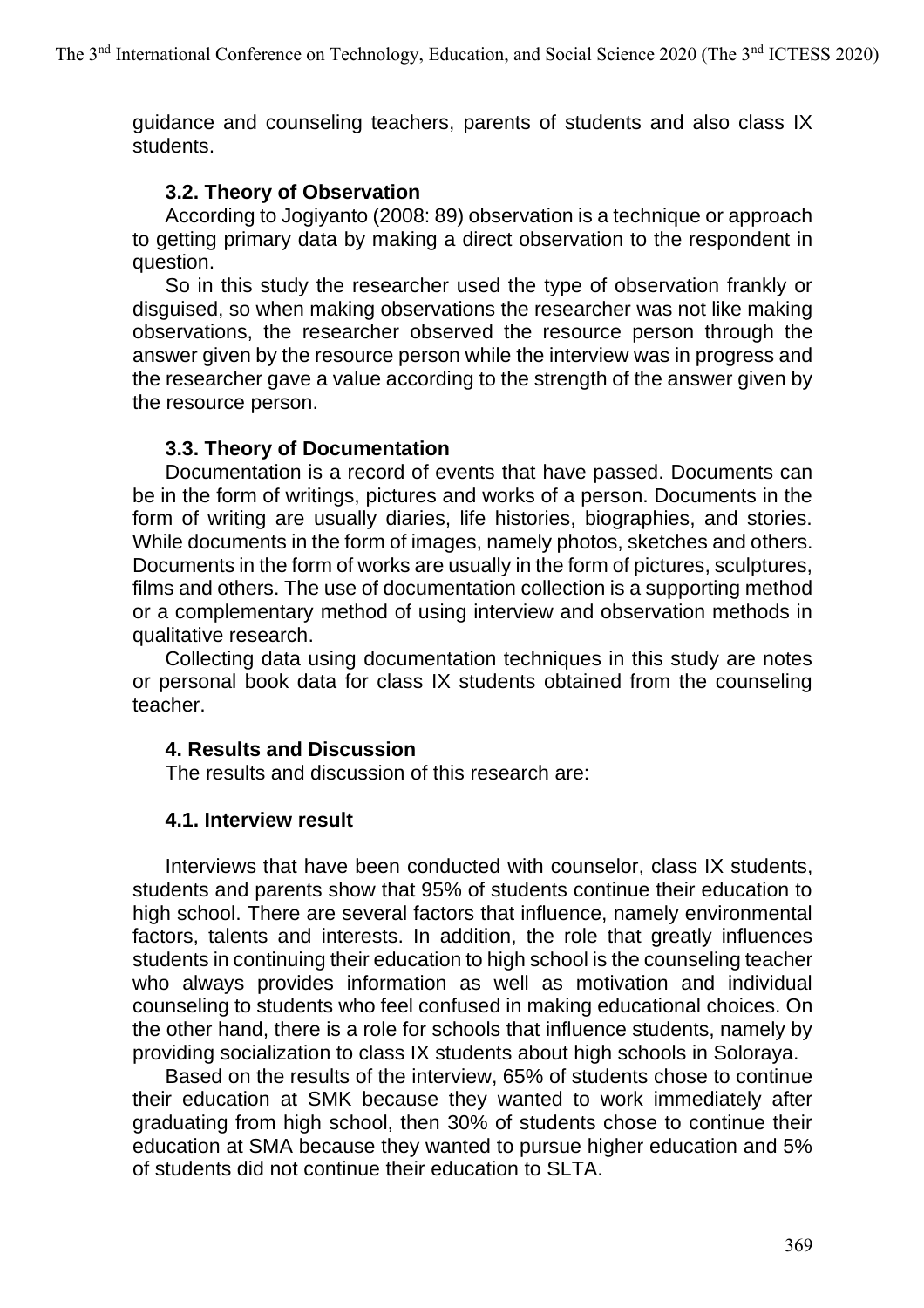#### **4.2. Observation Results**

The result of the observation in that research is that the researcher observes the research subject during the interview process, in the observation result here that the main target of the researcher is the student, where the researcher observes the answers and expressions or facial expressions that occur to students while the interview is taking place.

Overall, the results of the observations that the researchers have done are that students have been able to answer all the researchers' questions with high self-confidence, besides that the researchers also found great enthusiasm in students when answering questions about further education options to be taken after completing junior high school.

Based on the results of these observations, it can be concluded that grade IX students are ready and already have mature choices to choose further education after graduating from junior high school, so that they are able to take responsibility for their choices later when they study in their respective high school choices.

#### **5. Conclusions and Suggestions**

The conclusions and suggestions of this study are that 95% of grade IX students continue their education to high school with details of 30% of students wanting to continue their education to SMA 65% of students wanting to continue their education to SMK, while 5% of other students do not continue their education to high school because they have work and because of family economic factors.

This tendency is influenced by counselor who have provided various information about high school, to give individual counseling to students who feel confused in determining their education to high school, besides that the school that collaborates with senior high schools in Soloraya provides socialization so that students already have an overview and information clear.

Suggestions that can be given to students are that students are expected to be able to be responsible with their own choices. For counselor to be able to work with parents of students to help students determine educational options. For the school, in order to open up socialization for public high schools, not only private high schools, while parents are expected to be able to make decisions so that students feel cared for.